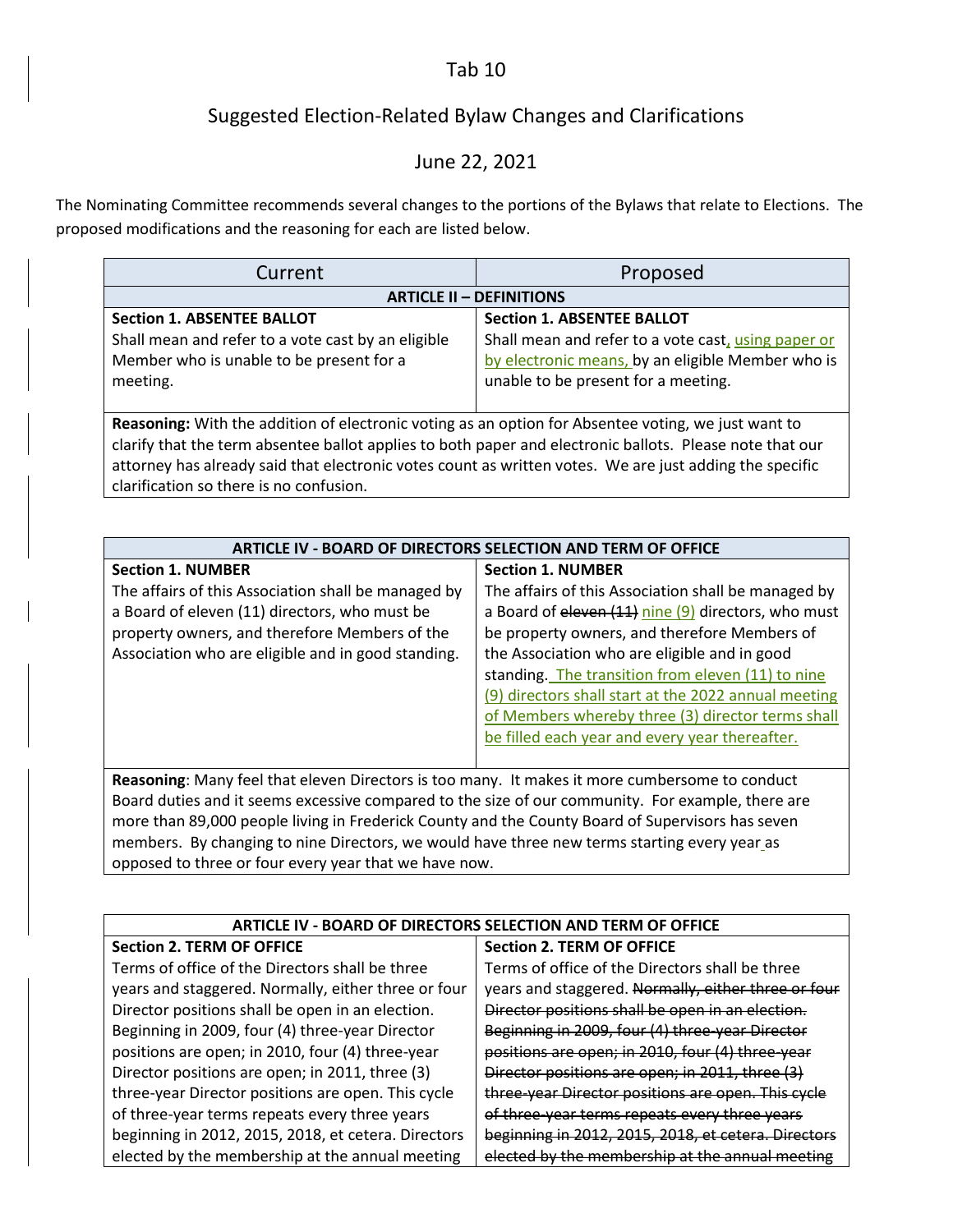| shall not serve more than six (6) years<br>consecutively. Directors may, however, seek<br>reelection at an annual meeting of the<br>membership after having been off the Board for<br>one (1) year. In the event that any sitting Director<br>has failed for any reason to complete his/her term<br>of office, the candidate who is appointed by the<br>majority affirmative vote of the Board to take<br>his/her place shall serve only until the next annual<br>meeting of the membership. The term of any<br>interim Director as appointed by a majority<br>affirmative vote of the Board of Directors shall not<br>be considered a term of office for the purpose of<br>term limits.                                                                                                                                                                                                                                                                                                                    | shall not serve more than six (6) years<br>consecutively. No Member shall be eligible to run<br>for a Director position if, as a result of his/her<br>election at the annual meeting of Members, that<br>Member shall have served more than six (6)<br>consecutive years on the Board. Directors may,<br>however, seek reelection at an annual meeting of<br>the membership or be appointed after having<br>been off the Board for one (1) year. In the event<br>that any sitting Director has failed for any reason<br>to complete his/her term of office, the candidate<br>who is appointed by the majority affirmative vote<br>of the Board to take his/her place shall serve only<br>until the next annual meeting of the membership.<br>The term of any interim Director as appointed by a<br>majority affirmative vote of the Board of Directors<br>shall not be considered a term of office for the                                                                                                                                                                                                                                                                                                                                                                                                                                                                                                                                                                 |
|-------------------------------------------------------------------------------------------------------------------------------------------------------------------------------------------------------------------------------------------------------------------------------------------------------------------------------------------------------------------------------------------------------------------------------------------------------------------------------------------------------------------------------------------------------------------------------------------------------------------------------------------------------------------------------------------------------------------------------------------------------------------------------------------------------------------------------------------------------------------------------------------------------------------------------------------------------------------------------------------------------------|----------------------------------------------------------------------------------------------------------------------------------------------------------------------------------------------------------------------------------------------------------------------------------------------------------------------------------------------------------------------------------------------------------------------------------------------------------------------------------------------------------------------------------------------------------------------------------------------------------------------------------------------------------------------------------------------------------------------------------------------------------------------------------------------------------------------------------------------------------------------------------------------------------------------------------------------------------------------------------------------------------------------------------------------------------------------------------------------------------------------------------------------------------------------------------------------------------------------------------------------------------------------------------------------------------------------------------------------------------------------------------------------------------------------------------------------------------------------------|
| <b>Section 3. REMOVAL AND RESIGNATION</b><br>In the event of the resignation or removal of a<br>Director, his/her successor may be appointed by a<br>majority affirmative vote of the remaining<br>members of the Board of Directors and shall serve<br>until the next annual meeting of the Members.<br>The rest of the remaining term shall be filled by<br>vote of the membership at the annual meeting of<br>the Members. A director may be removed by the<br>majority vote of the membership of the<br>Association attending a properly called meeting<br>(annual or special). The director or directors so<br>involved must be given proper notice of this<br>meeting, and an opportunity to address the<br>Association. Directors wishing to resign must do so<br>by giving written notice to the Board of Directors<br>of their desire to resign which shall be effective<br>upon the date of receipt of such notice of<br>resignation or at whatever later time is specified<br>within the notice. | purpose of term limits.<br>Section 3. VACANCY DUE TO REMOVAL, AND<br><b>RESIGNATION OR DEATH</b><br>In the event of the removal, resignation or<br>removal death of a Director, his/her successor<br>may be appointed by a majority affirmative vote of<br>the remaining members of the Board of Directors<br>and shall serve only until the next annual<br>membership meeting of the Members. The time<br>the appointed successor serves as a Director shall<br>not count for the purpose of term limits. The rest<br>of the remaining vacated term shall be filled by<br>vote of the membership at the annual meeting of<br>the Members and shall count as a term of office<br>for the purpose of term limits.<br>A director may be removed by the majority vote of<br>the membership of the Association attending a<br>properly called annual or special meeting (annual<br>or special). The Director(s) or directors so involved<br>must shall be given proper notice of this meeting,<br>and an opportunity to address the Association<br>membership. Directors wishing to resign must do<br>so by giving shall give written notice to the Board<br>of Directors of their desire to resign which shall be<br>effective upon the date of receipt of such notice of<br>resignation or at whatever a later time is as<br>specified within the notice or by the Board of<br>Directors. The Board of Directors shall notify the<br>membership of the resignation promptly. |
| <b>Section 4. VACANCY</b><br>In the event of a vacancy on the Board of Directors<br>due to death, his/her successor may be appointed<br>by a majority affirmative vote of the remaining<br>members of the Board of Directors and shall serve                                                                                                                                                                                                                                                                                                                                                                                                                                                                                                                                                                                                                                                                                                                                                                | <b>Section 4. VACANCY</b><br>In the event of a vacancy on the Board of Directors<br>due to death, his/her successor may be appointed<br>by a majority affirmative vote of the remaining<br>members of the Board of Directors and shall serve                                                                                                                                                                                                                                                                                                                                                                                                                                                                                                                                                                                                                                                                                                                                                                                                                                                                                                                                                                                                                                                                                                                                                                                                                               |